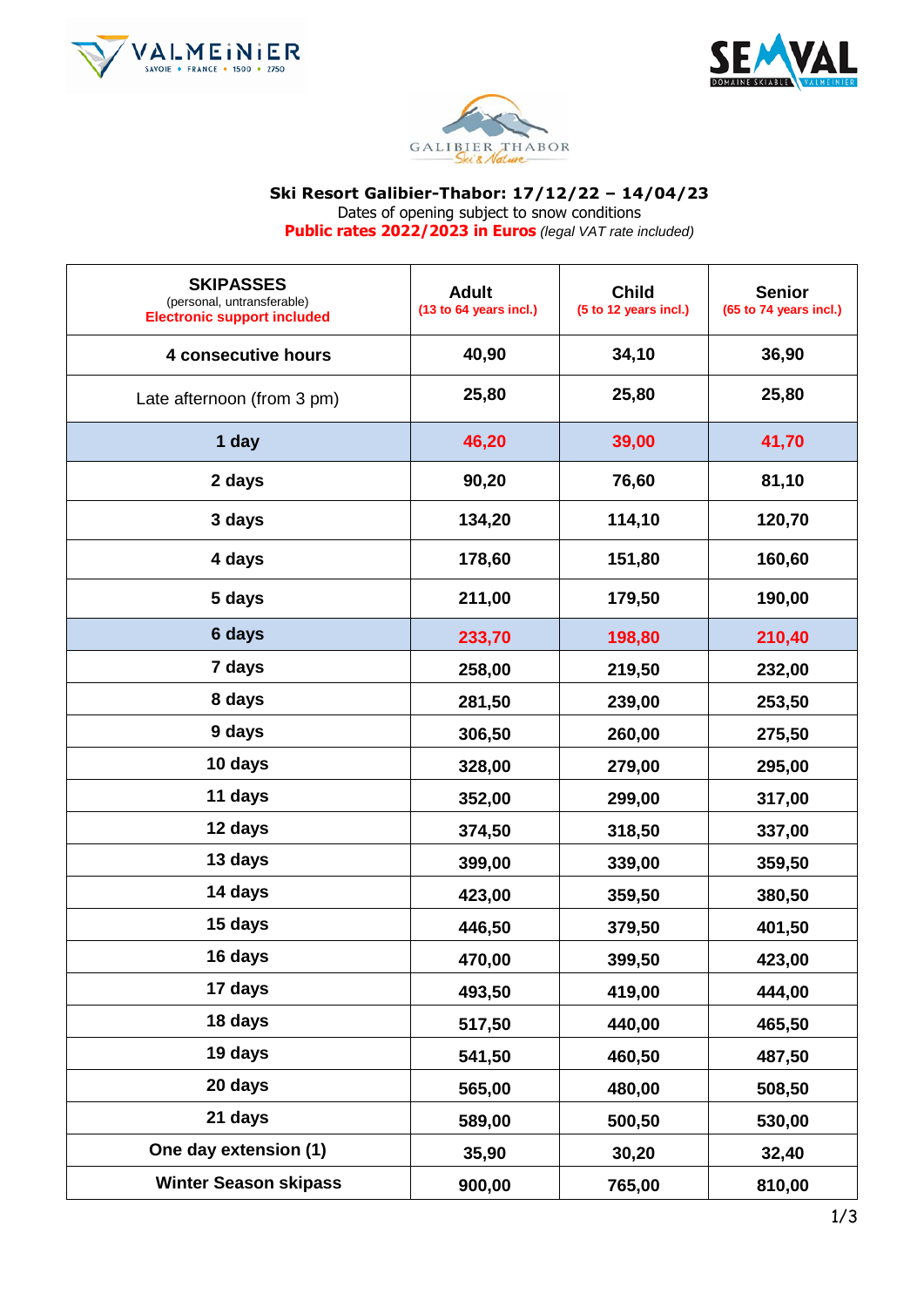# **Age category**

|     | Adult | Child | Senior                                                                                           | Baby | Gold            |
|-----|-------|-------|--------------------------------------------------------------------------------------------------|------|-----------------|
| AGE |       |       | $\vert$ 13 – 64 included $\vert$ 5 – 12 included $\vert$ 65 – 74 included $\vert$ 0 – 4 included |      | 75 vears $\&$ + |

#### **Family packs**

|                                                                            | 6 days                 | 7 days                 | 8 days                 |
|----------------------------------------------------------------------------|------------------------|------------------------|------------------------|
| <b>Family pack</b><br>2 adults + 2 kids (less than 18 years old)           | 15 € off<br>by skipass | 15 € off<br>by skipass | 15 € off<br>by skipass |
| <b>Additional child</b><br>Child under 18 years<br>Only with a family pack | 15 € off<br>by skipass | 15 € off<br>by skipass | 15 € off<br>by skipass |

## **Non-consecutive ski passes**

| <b>SKIPASS</b>                                                                                     | <b>Adult</b> | <b>Child</b> | <b>Senior</b> |
|----------------------------------------------------------------------------------------------------|--------------|--------------|---------------|
| 5 out of 7 - 5 days of ski over a period of 7 consecutive days                                     | 222,00       | 188,70       | 199,90        |
| « 6 days Liberty » non-consecutive & non-nominative<br>Valid during whole winter season 2018/2019  | 277,30       |              |               |
| « 11 days Liberty » non-consecutive & non-nominative<br>Valid during whole winter season 2018/2019 |              | 466,50       |               |

# **Specific and limited skipasses**

| 4 hours for beginners Valmeinier only (3)                | 20,40 € | Access to SL Pré-Varel +<br>CL Pré Aynard + SL Saussette |
|----------------------------------------------------------|---------|----------------------------------------------------------|
| 1 way-up CL Jeux or CL Roi, or CL Inversins $ 21,70 \in$ |         |                                                          |

# **Pedestrian ski-pass (3)**

|                                       | Valmeinier |
|---------------------------------------|------------|
| 1 way up                              | 10,00 €    |
| 6 way-up                              |            |
| non-consecutive & non-nominative pass | 50,00 €    |